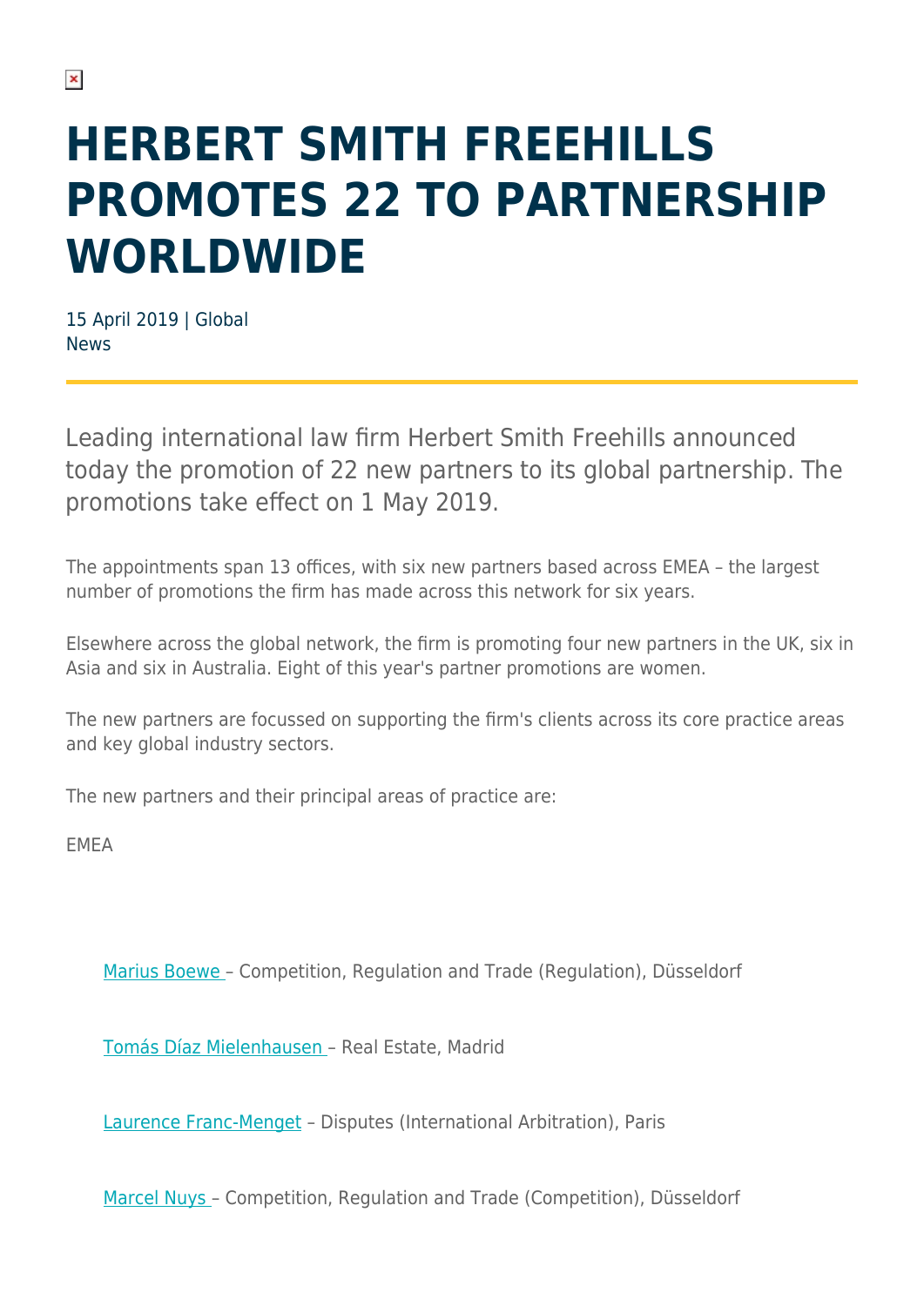[Nick Oury](https://www.herbertsmithfreehills.com/our-people/nick-oury) – Disputes (Construction and Engineering), Dubai

[Daniel Vowden](https://www.herbertsmithfreehills.com/our-people/daniel-vowden) – Competition, Regulation and Trade (Competition), Brussels

UK

[Pedro Rufino Carvalho](https://www.herbertsmithfreehills.com/our-people/pedro-rufino-carvalho) - Finance (Energy and Infrastructure), London

[John Chetwood](https://www.herbertsmithfreehills.com/our-people/john-chetwood) – Finance (Restructuring and Insolvency), London

[Miriam Everett](https://www.herbertsmithfreehills.com/our-people/miriam-everett) - Corporate (Data Protection and Privacy), London

[Chris Ninan](https://www.herbertsmithfreehills.com/our-people/chris-ninan) – Disputes (Financial Services Regulatory), London

Asia

[Jeremy Birch](https://www.herbertsmithfreehills.com/our-people/jeremy-birch) – Disputes (Corporate Crime and Investigations), Hong Kong

[Natalie Curtis](https://www.herbertsmithfreehills.com/our-people/natalie-curtis) – Disputes (Financial Services Regulatory), Singapore

[Tomas Furlong](https://www.herbertsmithfreehills.com/our-people/tomas-furlong) – Disputes (International Arbitration), Singapore

[Matthew Goerke\\*](https://www.herbertsmithfreehills.com/our-people/matthew-goerke) – Corporate (Energy and Infrastructure), Jakarta

[Calvin Ho](https://www.herbertsmithfreehills.com/our-people/calvin-ho) - Corporate (Energy and Infrastructure), Beijing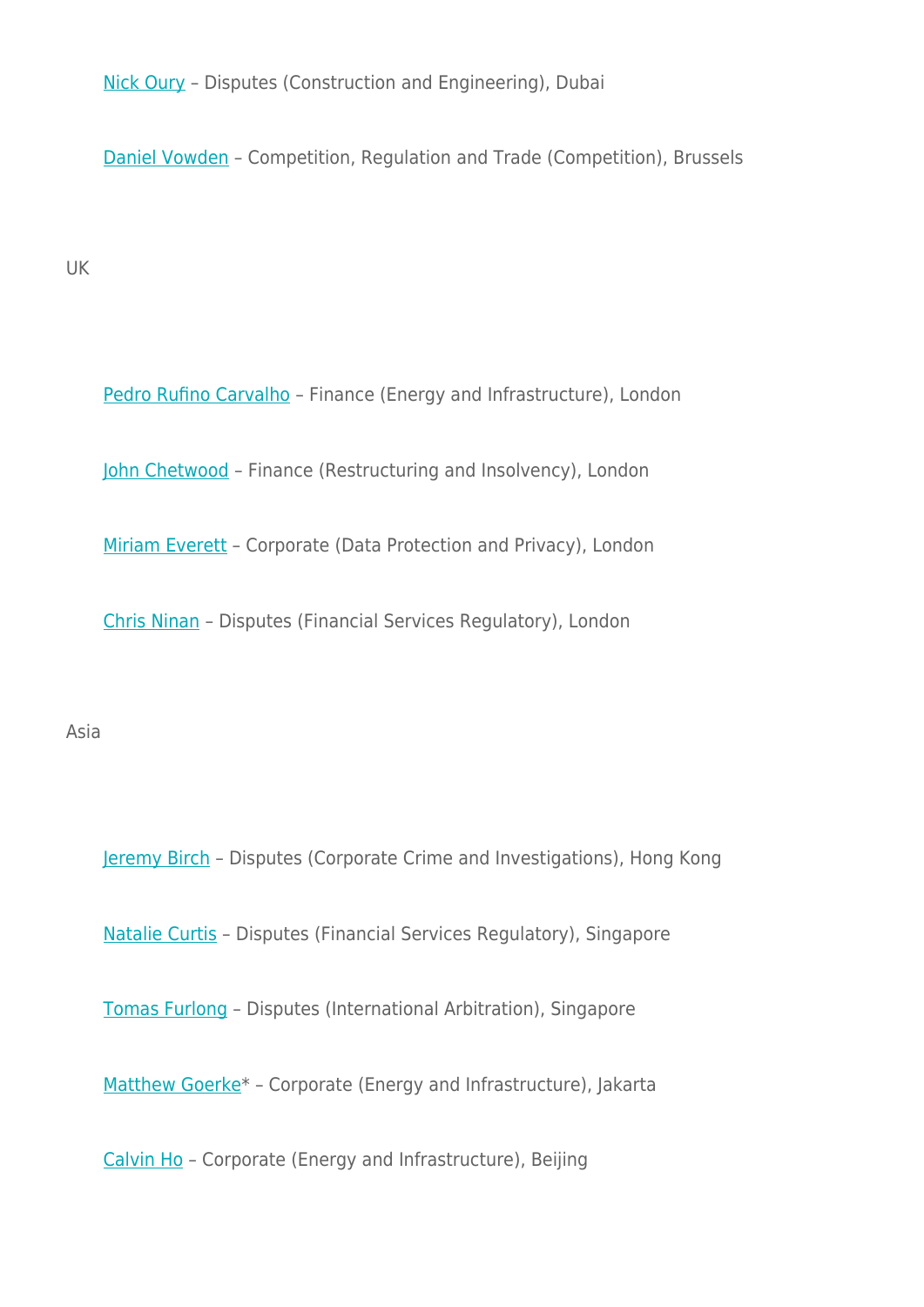[Adelaide Luke](https://www.herbertsmithfreehills.com/our-people/adelaide-luke) – Competition, Regulation and Trade (Competition), Hong Kong

Australia

[Adam Charles](https://www.herbertsmithfreehills.com/our-people/adam-charles) – Corporate (M&A), Melbourne

[Kate S Cahill](https://www.herbertsmithfreehills.com/our-people/kate-s-cahill) – Disputes (Commercial Litigation), Sydney

[Natalie Gaspar](https://www.herbertsmithfreehills.com/our-people/natalie-gaspar) - Employment, Pensions and Incentives (Industrial Relations and Employment), Melbourne

[Katherine Gregor](https://www.herbertsmithfreehills.com/our-people/katherine-gregor) – Corporate (TMT), Melbourne

[Melissa Swain-Tonkin](https://www.herbertsmithfreehills.com/our-people/melissa-swain-tonkin) – Corporate (M&A), Brisbane

[Kwok Tang](https://www.herbertsmithfreehills.com/our-people/kwok-tang) – Corporate (TMT), Sydney

Mark Rigotti, CEO, commented:

"I am delighted to announce the admission of 22 new partners to our global network and would like to congratulate them for their success. These excellent, high-achieving lawyers are selected as future leaders of our firm based on rigorous criteria.

"These new partners are outstanding lawyers and have built deep relationships with clients, developed a wealth of expertise, and demonstrated a real understanding of our firm values and culture. Their diverse skills and experiences will further enhance the strength of our global network."